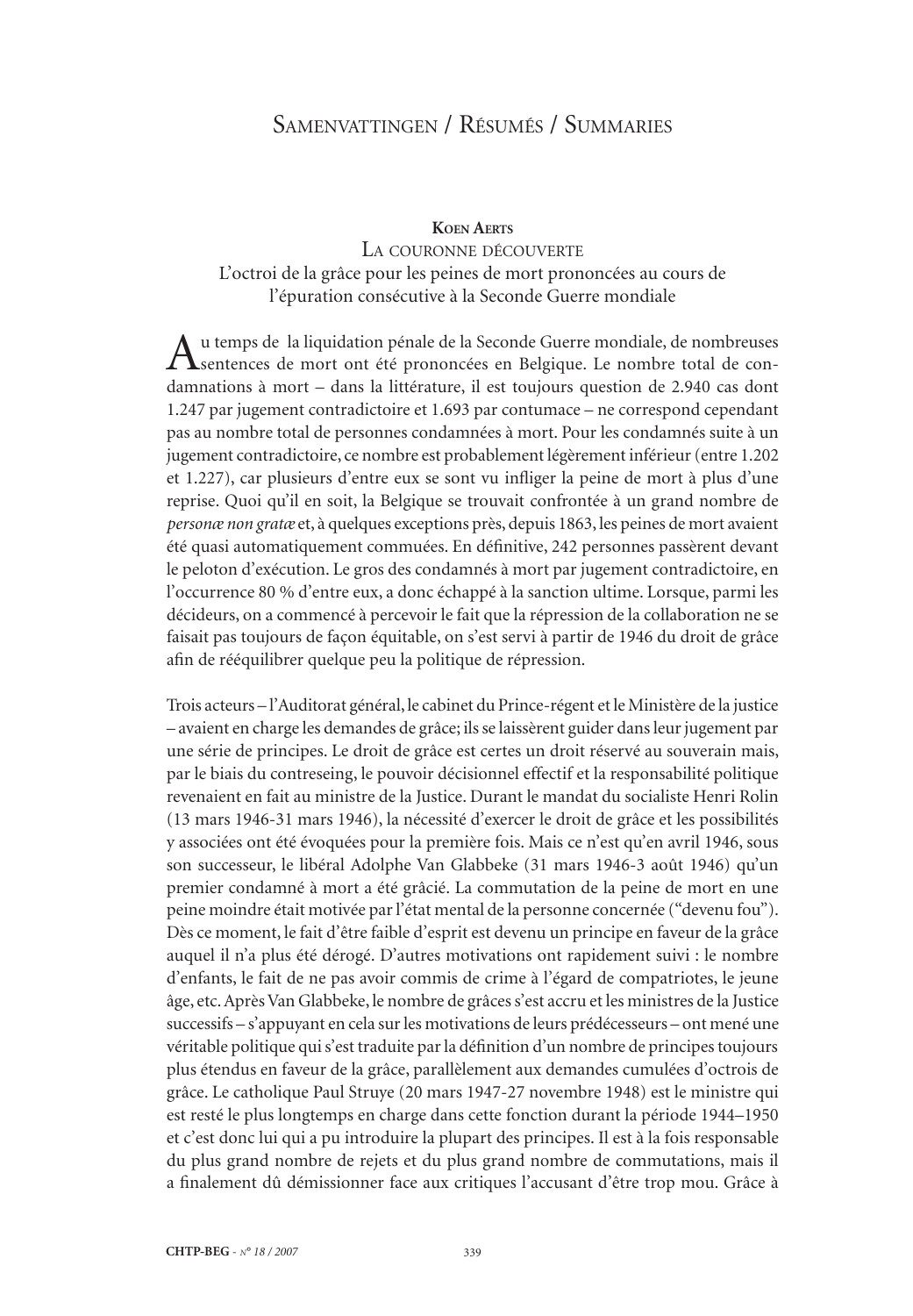la longueur de son mandat, il a considérablement pu alléger la tâche de l'octroi de la grâce pour ses successeurs. Un nombre sans cesse accru de condamnés a bénéficié d'une mesure de grâce, échappant ainsi à l'exécution de la peine de mort. Lorsque le ministre de la Justice catholique Ludovic Moyersoen (16 août 1950-15 janvier 1952) a finalement introduit l'arrêté motivé, même les cas les plus lourds ont obtenu la grâce sur base de la promesse préalable qu'ils n'entreraient pas en ligne de compte pour une réduction de peine. La tradition belge de non-application de la peine de mort était ainsi rétablie.

#### **Koen Aerts**

# The Crown Revealed The Granting of Clemency in Death Sentences pronounced during the Purges following the Second World War

During the judicial prosecutions which occurred in the wake of the Second World War, numerous death sentences were pronounced in Belgium. The total number of these death sentences referred to in the relevant literature (2,940 cases, of which 1,247 were pronounced after a trial, and 1,693 were pronounced in absentia) does not correspond exactly to the total number of people condemned to death. As far as those defendants sentenced to death after a trial is concerned, the correct number was probably slightly lower (between 1,202 and 1,227) while a good number of these were individuals sentenced to death several times. Nevertheless, Belgium was confronted by a large number of defendants sentenced to death, and this in a state where, since 1863, with a few exceptions, all death sentences had been almost automatically commuted. In the end, 242 defendants were executed. The majority of those condemned to death after a trial, roughly 80 %, thus finally avoided the ultimate punishment. In particular, once the perception developed among those responsible for making such decisions that the repression of wartime collaboration was not always being implemented equitably, they began to use clemency as a means of rebalancing somewhat the policy of repression.

Three institutions – the Military Prosecutors' Office (the *Auditorat général*), the private office of the Prince Regent and the Ministry of Justice – had responsibility for dealing with requests for clemency, and they acted on the basis of a series of principles. In principle, clemency was a right reserved to the sovereign, but in practice the constitutional requirement of ministerial approval of royal decisions ensured that the real decision-making power, and the political responsibility for these decisions, lay with the Minister of Justice. The need to exercise the power of clemency, and the options to which this gave rise, were considered first during the period of office of the Socialist Minister of Justice Henri Rolin (13-31 March 1946). But it was only during the period of office of his successor, the Liberal Adolphe Van Glabbeke (31 March-3 August 1946) that the power of clemency was used for the first time. On this occasion, the argument was used that the commutation of the death sentence to a lesser sentence was justified by the mental state ("had become insane") of the defendant. From then on, the weakness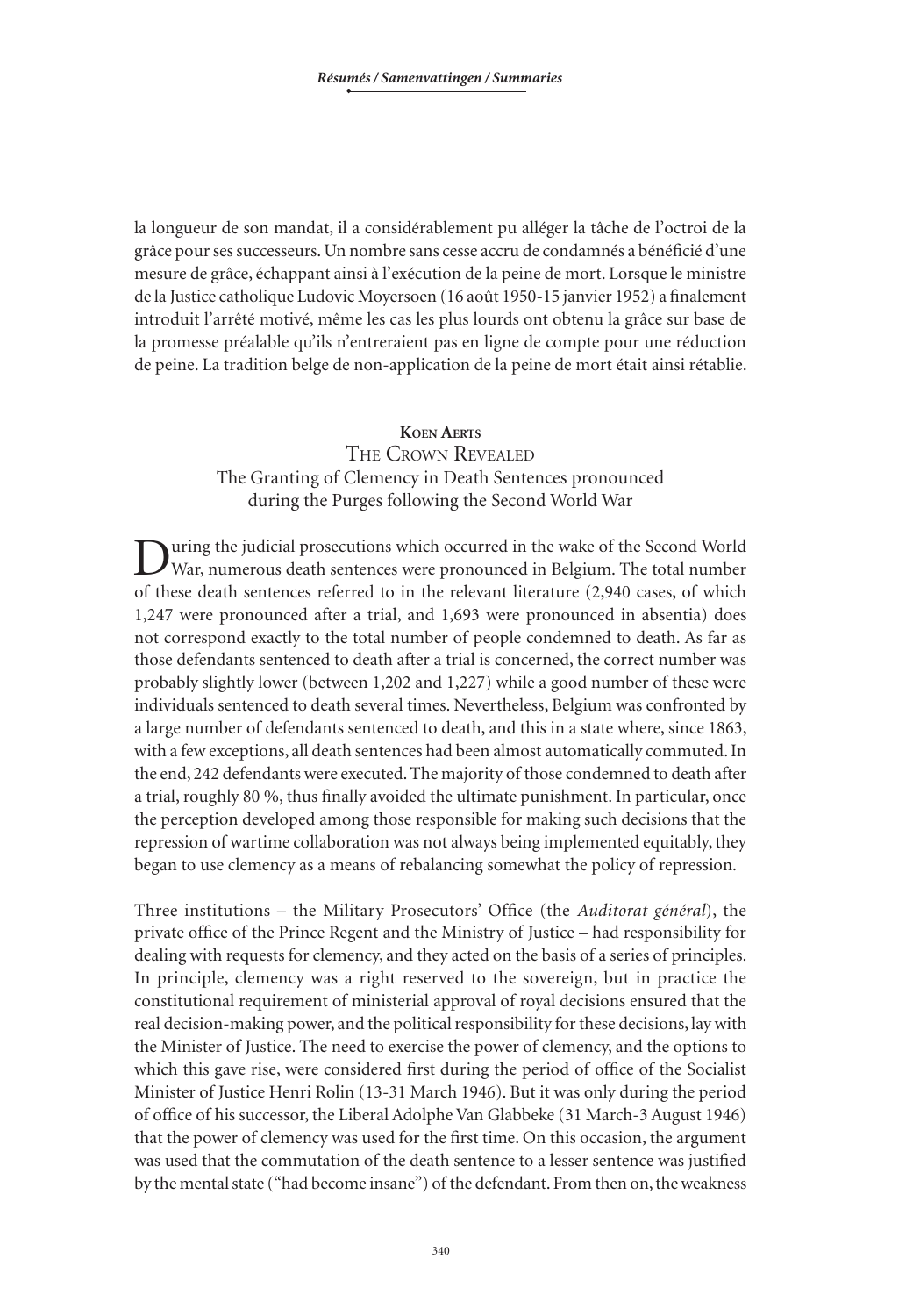of mind of the person condemned to death became a principle in favour of clemency that was accepted without exception. Other justifications followed rapidly : the number of children of the defendant, the fact that no crimes were committed towards Belgian compatriots, the young age of the defendant, etc. After Van Glabbeke's period of office, the number of acts of clemency increased, and successive ministers – building on the justifications used by their predecessor – implemented a consistent policy in favour of clemency, which was evident in the development of ever wider justifications of clemency as well as in the repeated requests for clemency. The Catholic Minister of Justice Paul Struye (20 March 1947-27 November 1948) occupied this post for longer than anybody else in the period 1944-50, and it was therefore he who developed the majority of these justifications. He was responsible for the largest number of acts of clemency as well as the largest number of rejections of clemency, but he was finally obliged to resign in the face of criticisms of him for having been too soft. By the length of his period of office, he did however substantially reduce the number of cases of clemency considered by his successors. An ever-increasing number of those condemned to death benefited from clemency, and thereby escaped the death sentence. By the time that the Catholic Minister of Justice Ludovic Moyersoen (16 August 1950-15 January 1952) finally introduced the practice of providing an official justification of each decision, even the most serious cases were granted clemency, albeit on the condition that they would no longer be considered eligible for a reduction in their subsequent sentence. In this way, the Belgian tradition of commuting death sentences was able to be re-established.

#### **Jonas Campion**

Epuratie, herstel of hernieuwing ? De impact van de Tweede Wereldoorlog op het officierenkorps van de rijkswacht.

Deze bijdrage gaat in op de gevolgen van de Tweede Wereldoorlog voor de Belgische rijkswacht. Met behulp van interne administratieve bronnen van de rijkswacht (jaarboeken van officieren, interne bevelen en nota's aan het korps) schetsen we de evolutie binnen het officierenkorps van de rijkswacht vanaf de bevrijding tot op het einde van 1948. Hoe evolueert dit korps, in de tijdspanne tussen epuratie, herstel en hernieuwing ? Kan men stellen dat de Tweede Wereldoorlog een breuk heeft veroorzaakt binnen de rijkswacht ?

In een eerste deel wordt de periode van de bezetting geanalyseerd. Vooreerst wordt de bijzondere positie van de rijkswacht, tussen de Duitse bevelen en de Belgische wetgeving uiteengezet. Vervolgens worden de hervormingen toegelicht die op initiatief van secretaris-generaal Gérard Romsée en kolonel Emiel Van Coppenolle werden doorgevoerd. Deze hadden een diepgaande verandering van de rijkwacht tot gevolg, die noopte tot een grondige reorganisatie na de bevrijding van het land. Het doel van de reorganisatie was om de rijkswacht haar noodzakelijke legitimiteit en slagvaardigheid terug te geven.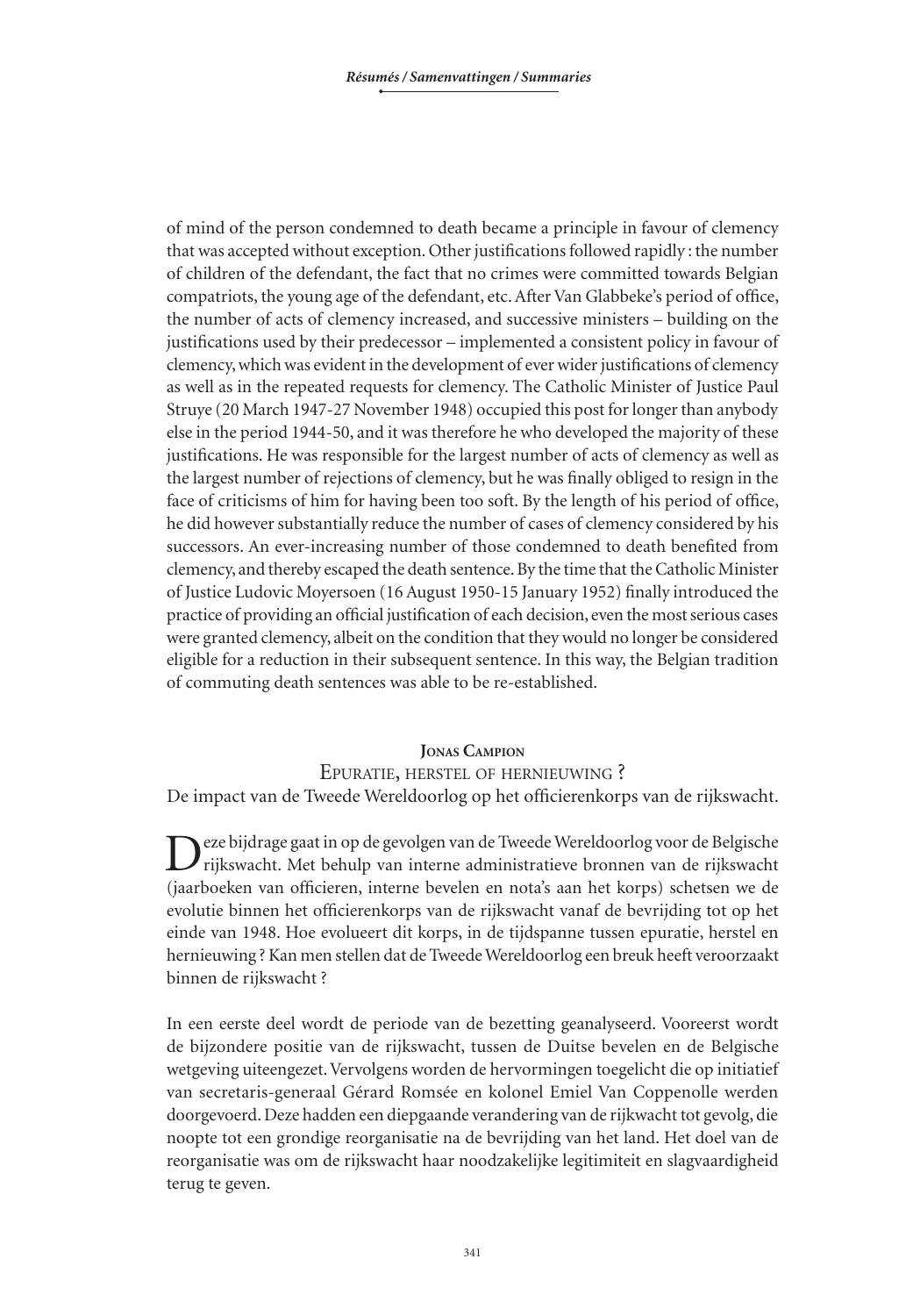In een tweede deel wordt die reorganisatie beschreven vanuit de evolutie binnen het officierenkorps. Die benadering brengt de moeilijkheden aan het licht, die gepaard gingen met de reorganisatie van de rijkswacht als instrument van sociale controle. Daarbij wordt bijzonder aandacht besteed aan de structuur en de omvang van de administratieve epuratie. Door vooral legalistische principes gemotiveerd, werden alle rijkswachters die tijdens de bezetting werden gerecruteerd, ontslagen. Van het officierenkader daarentegen werden sommige ontslagen, andere behouden. Daaruit kan men besluiten dat men de rijkswacht niet in zijn geheel wilde ontmantelen door een al te strenge zuivering. Geen heksenjacht, geen revolutionaire terreur. De onderliggende bedoeling van de epuratie was immers het behoud van de sociale orde. Tegenover de roep om gerechtigheid vanuit de bevolking en sommige rijkswachtafdelingen en tegenover het staatsbelang, was het behoud van de sociale rust de hoeksteen van de reorganisatie. In die zin is het evident dat het voortbestaan van de rijkswacht na de oorlog niet fundamenteel in vraag werd gesteld. Voor de autoriteiten moest de rijkswacht worden gezuiverd, hervormd en versterkt, maar het stond buiten kijf dat men verder zou gaan.

Tot slot wordt de evolutie binnen het officierenkorps vanuit verschillende perspectieven geanalyseerd (epuratie, regulering, modernisering, evolutie) om een licht te werpen op de geschiedenis van deze weinig bestudeerde politionele institutie.

# **Jonas Campion**

# PURGE, RESTORATION OR RENEWAL? The Impact of the Second World War on the Officer Corps of the Gendarmerie

This article considers the consequences of the Second World War for the Belgian Gendarmerie (the national para-military police). On the basis of internal administrative sources (such as the yearbooks of officers, orders and notes from particular units), the article studies the evolution of the small world constituted by the Gendarmerie officers from the Liberation until the end of the year 1948. Between the different options of purge, restoration and renewal, how did this particular group of gendarmes change ? Can the Second World War be considered to have constituted a point of rupture within the Gendarmerie ?The first section of the article analyses the period of the Occupation, and in particular the distinctive situation occupied by the Gendarmerie between the conflicting pressures of German decrees and Belgian legislation. Attention then turns to the reforms implemented within the Gendarmerie by the secretary general of the Ministry of the Interior Gerard Romsée and Colonel Van Coppenolle. These brought about a profound change in the image of the institution, and made necessary an indepth reorganisation of the Gendarmerie after the liberation of the country. The goal of this reorganisation was to re-establish it with the legitimacy necessary to its actions. The second section studies this process of reorganisation in terms of the changes it brought about in the officer corps. This serves to highlight the difficulties encountered in reorganising this institution of social control. In particular, attention is focused on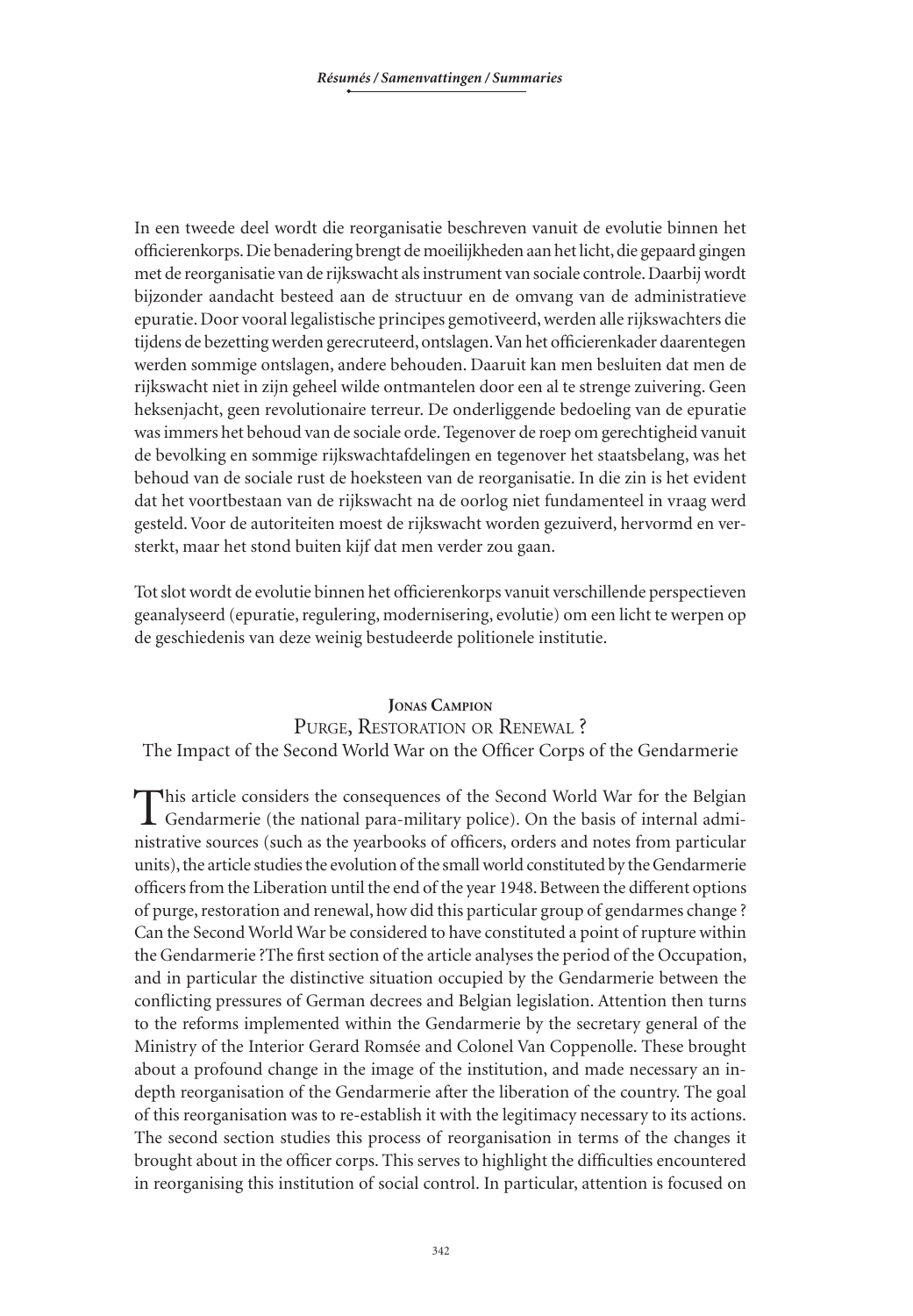the administrative purge carried out within the officer corps. Motivated by profoundly legalist principles, this process systematically dismissed all those gendarmes recruited during the Occupation, while dismissing some and retaining others of the career officers. The highly visible intention of this procedure was not to disorganise the institution by carrying out too severe a purge. The mentality did not resemble in any way a witch-hunt or a revolutionary terror. Instead, a concern for social order underpinned the whole process of purging. It was this preoccupation that constituted the key element of the process, in the face of the pressures from the population and certain elements within the Gendarmerie as well as the needs of the State. Thus, the existence of the institution was not fundamentally questioned after the war. In the eyes of the authorities, the Gendarmerie must be purged, reformed and reinforced, but there was no willingness to allow the process to go any further.In the final section, the changes brought about in the officer corps of the Gendarmerie are considered from a number of angles (purging, regulation, modernisation, evolution), thereby helping to shed light on the history of a still little understood institution.

### **Mazyar Khoojinian** De opvang en de permanente vestiging van Turkse arbeiders in België, 1963-1980

De studie vertrekt van een algemeen politiek kader van de Belgische migratiepolitiek. Het is in de eerste plaats die politiek die de fysionomie van een deel van de buitenlandse bevolking in België heeft bepaald. Van daaruit wordt het proces van opvang en permanente vestiging van de Turkse arbeiders belicht, die in de jaren 1960 en 1970 hoofdzakelijk in de steenkoolmijnen waren tewerkgesteld.

Tussen 1963 en 1971 recruteerde de Belgische steenkoolindustrie meer dan 14.000 Turkse arbeiders. Daarnaast was er de spontane immigratie van arbeiders als reactie op de vraag naar vreemde arbeidskrachten in andere sectoren. Ondanks de hoge kostprijs bleek de officiële recrutering in Turkije vanaf 1963 succesvol. De Belgische autoriteiten besloten actief de permanente vestiging van de nieuwe immigranten te ondersteunen door de gezinshereniging te stimuleren.

Bij de aankomst van het eerste contingent Turkse arbeiders bleek het gastland België echter niet voorbereid om de nieuwe arbeidspopulatie op te vangen. De incidenten die zich tijdens het eerste jaar voordeden, leken erop te wijzen dat de immigratiepolitiek had gefaald. Nauwgezet overleg tussen de verschillende recruterende instanties (steenkoolmaatschappijen, Belgische en Turkse authoriteiten) bood echter een oplossing voor de moeilijkheden. De sociale structuur die ten voordele van de bevoegde autoriteiten werd opgezet en in stand gehouden, had een aanzienlijke impact op de toekomst van de Turken in België. De Belgische vakbonden bleven evenmin achter en zochten evenzeer om de Turkse migranten in hun structuren in te passen.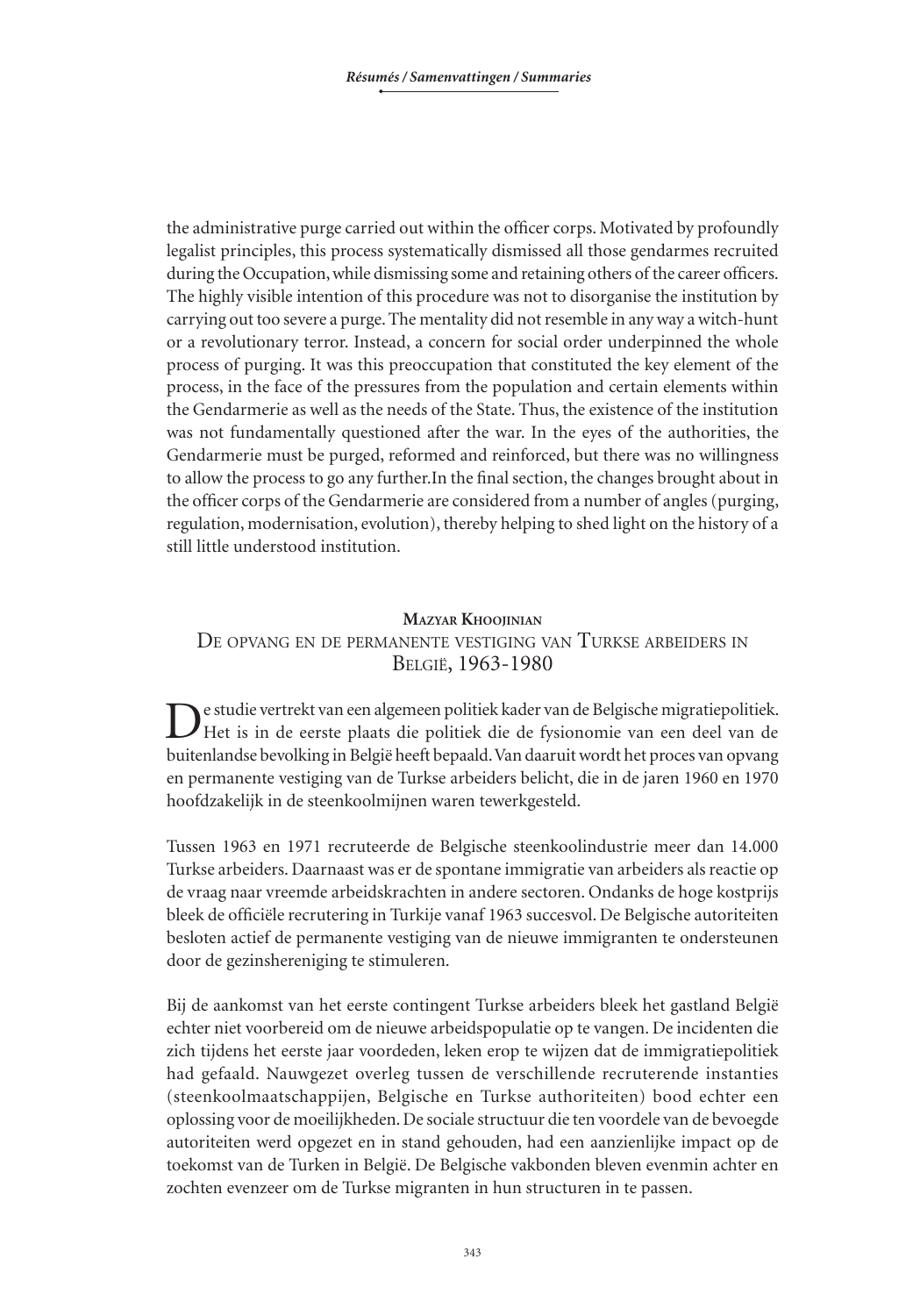De professionele en sociale integratie van de Turkse mijnwerkers en de eerste aangekomen families werd nog versterkt door de aanstelling van sociale afgevaardigden vanuit Turkije, terwijl de vestiging en de familiehereniging werden ondersteund met een officiële publicatie in het Turks.

De Turkse autoriteiten zorgden voor de socio-culturele en religieuze omkadering van de immigranten, met het doel de Turkse identiteit, zowel als een sterke band met het vaderland, intact te houden. De coöperatie tussen die partners bleef bestaan tot in de jaren 1970.

#### **Mazyar Khoojinian**

### The Reception and Stabilisation of Immigrant Turkish Workers in Belgium, 1963-1980

Within the general context of Belgian immigration policy, and the impact it has had on determining the composition of the foreign population within the country, this article considers the particular history of the reception and stabilisation of Turkish labour, which was employed principally within the Belgian coal industry during the 1960s and 1970s.

Between 1963 and 1971, the Belgian coal industry recruited more than 14,000 Turkish workers, not counting those who arrived independently and who were employed by other sectors in need of the assistance of foreign labour. Despite its high cost, official recruitment of labour in Turkey proved to be effective. Thus, the Belgian authorities decided to promote actively the stabilisation of the new immigrant workers, notably by giving increased assistance to reuniting families.

The arrival of the first contingents of Turkish workers was, however, marked by a lack of preparedness to receive and look after this new population, and the incidents which flared up during the first year of the Turkish presence in Belgium seemed to indicate that the new policy might fail. The resolution of the difficulties encountered with the Turkish labour was achieved through the combined action of the different parties involved in the recruitment programme: the mining companies and the Belgian and Turkish authorities. The organisational structures put in place to create and perpetuate a social order favourable to the authorities concerned had a considerable impact on the future of the Turks in Belgium. Moreover, the Belgian trade-union organisations also became involved, and sought to bring the immigrant workers into their structures. The professional and social integration of the Turkish miners and of the first families to arrive was reinforced with the appointment of social delegates from Turkey, while the stabilisation of the population and the reunification of families was assisted by an official publication in the Turkish language. The socio-cultural and religious structures of support for the population were taken charge of by the Turkish authorities with the intention of preserving intact a strong sense of the workers' Turkish identity and their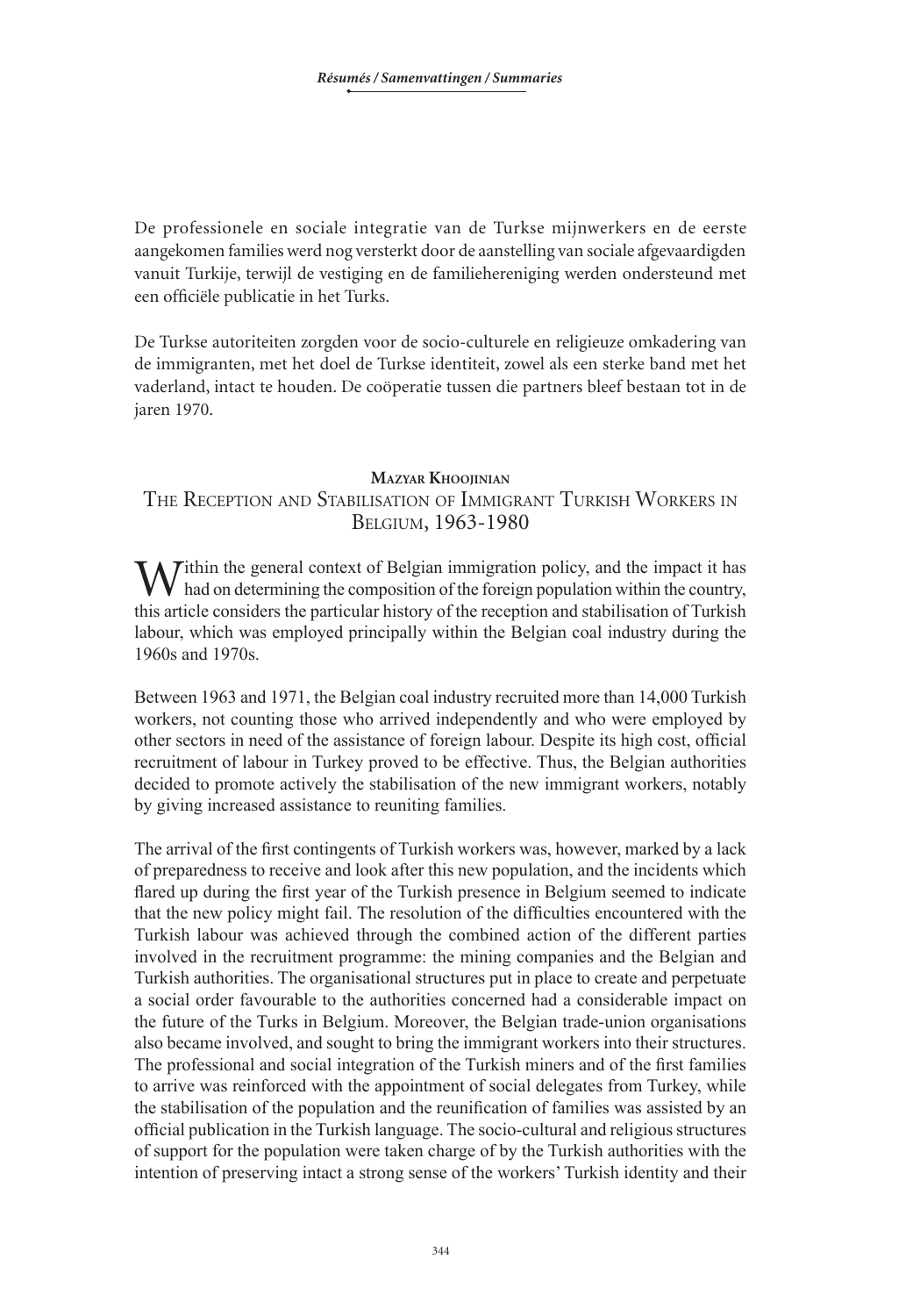unweakening loyalty to their homeland. These various partners would pursue their co-operation during the 1970s.

# **Herman Van Goethem** La convention de La Haye, la collaboration administrative en **BELGIQUE** et la persécution des Juifs <sup>à</sup> Anvers, 1940-1942

Cet article prend comme point de départ les rafles des Juifs à Anvers en août 1942. Comment le corps de police anversois a-t-il pu y prêter son concours et devenir ainsi complice de ce qui est peut-être le plus grand crime de guerre commis en Belgique en 1940-1944 ? Le commissaire de police en chef transmit en effet les ordres administratifs allemands à son corps et veilla à leur exécution. Ses supérieurs belges directs, le bourgmestre et le procureur du Roi, observèrent les faits, mais n'intervinrent pas.

L'antisémitisme a peut-être joué un rôle dans le comportement sur le terrain de certains et l'abstention d'autres, mais il n'explique pas tout. Cet article explore un contexte plus large de collaboration administrative entre les autorités locales et le pouvoir occupant, attitude définie dans la convention de La Haye de 1907. La participation aux déportations repose en effet sur une base 'administrative', dans le contexte de prestations de services 'normales'.

L'analyse part de la collaboration administrative avec l'occupant en Belgique en 14-18. Avec l'appui de la Cour de cassation, les fonctionnaires belges ont alors accepté que la collaboration pouvait impliquer que les autorités belges aillent à l'encontre de la législation belge, et même de la Constitution, aussi longtemps que l'occupant était capable de justifier les mesures prises en s'appuyant sur la convention de La Haye. Lorsque dans le contexte de la *Flamenpolitik*, il abusa de ce principe, la magistrature belge cessa collectivement le travail début 1918, ce qui mena à une désorganisation extrême.

Dans les années 30, les gouvernements belges confirmèrent la pratique de la collaboration administrative en l'affinant. Le principe de la collaboration appliqué en 1914-1918 fut maintenu, mais il revenait maintenant au simple fonctionnaire d'estimer par lui-même en conscience quand il n'avait pas à réagir à la demande de l'occupant. En cas de doute, il lui fallait demander conseil au supérieur, qui devait alors décider. Il n'était donc plus question d'une démission collective.

Après mai 1940 une collaboration administrative poussée avec l'occupant fut à nouveau de mise. La politisation croissante du régime d'occupation devait toutefois susciter des interrogations. La réponse à ces questions fut conditionnée par deux facteurs qui influèrent étroitement l'un sur l'autre. D'une part, importait la permanence des institutions. En cas de changements de régime et de 'cataclysme', l'administration de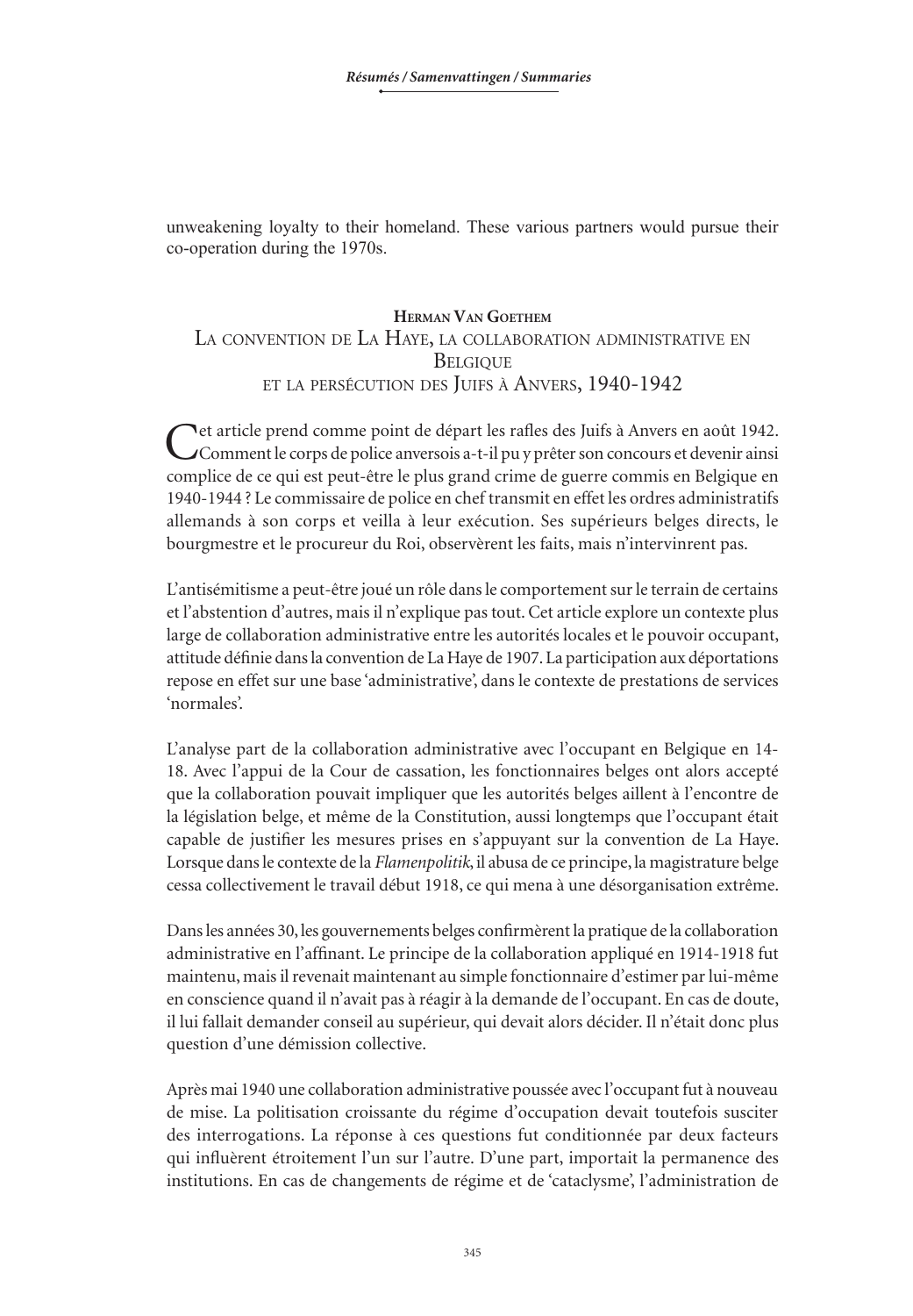l'Etat s'accroche plus encore qu'en temps normal à la permanence et à la survie. D'autre part, comptait l'évaluation de l'issue de la guerre. La certitude de la victoire allemande, même dans le cadre d'une paix de compromis (il en va ainsi jusque tard dans l'année 1942), conduisit à l'acceptation par les fonctionnaires belges de mesures allemandes extrêmes, allant même à l'encontre de la convention de La Haye. Il en est ainsi entre autres pour les ordonnances anti-juives prises en 1940-1942, qui constituaient une violation manifeste de l'article 46 de ce traité, mais qui de manière générale furent tout de même exécutées docilement dans toute la Belgique. Il convient d'insister ici sur le fait que l'occupant s'est toujours montré entièrement disposé à accepter un refus de collaborer sur base de ce traité.

L'appel à la responsabilité individuelle mais aussi, du fait de l'occupation, le glissement du pouvoir réel vers le niveau local, mit la responsabilité d'un éventuel refus administratif essentiellement entre les mains des bourgmestres et des procureurs du Roi. A Bruxelles, un début de revirement se manifesta en juin-juillet 1941, sous l'impulsion du bourgmestre Joseph Van de Meulebroeck. Anvers ne réagit que beaucoup plus tard à la politisation générale du régime d'occupation : en octobre 1942, dans le cadre de la protestation générale contre l'introduction du travail obligatoire en Allemagne. A ce moment, les Juifs avaient déjà été déportés depuis quelques mois de la métropole…

La différence de chronologie entre Bruxelles et Anvers s'explique par des facteurs culturels locaux. La plus importante paraît bien être l'attrait poussé vers l'Ordre nouveau parmi les autorités locales, comme nous avons pu entre autres le constater chez le bourgmestre Delwaide, le chef de la police anversoise.

En ce qui concerne l'administration belge, l''étrange été de 1940' est un concept trompeur. Ce n'est qu'à partir du milieu de l'année 1941 que la situation commença à changer en Belgique. Dans les régions qui emboîtèrent le pas par après, le prix à payer de la guerre serait particulier élevé. Et cela alors qu'un occupant 'correct' était en Belgique occupée prêt à adopter une position très conciliante.

### **Herman Van Goethem**

The Hague Convention, Administrative Collaboration in Belgium and the Persecution of the Jews in Antwerp, 1940-1942

This article focuses in on the raids on the Jewish population in Antwerp during August 1942. How was it that the Antwerp police gave its assistance to, and therefore became complicit in, what was perhaps the greatest war crime committed in Belgium between 1940 and 1944? The commander-in-chief of the police gave the German administrative orders directly to his units and supervised their implementation. His Belgian direct superiors, the mayor and the royal prosecutor, watched on but did not intervene.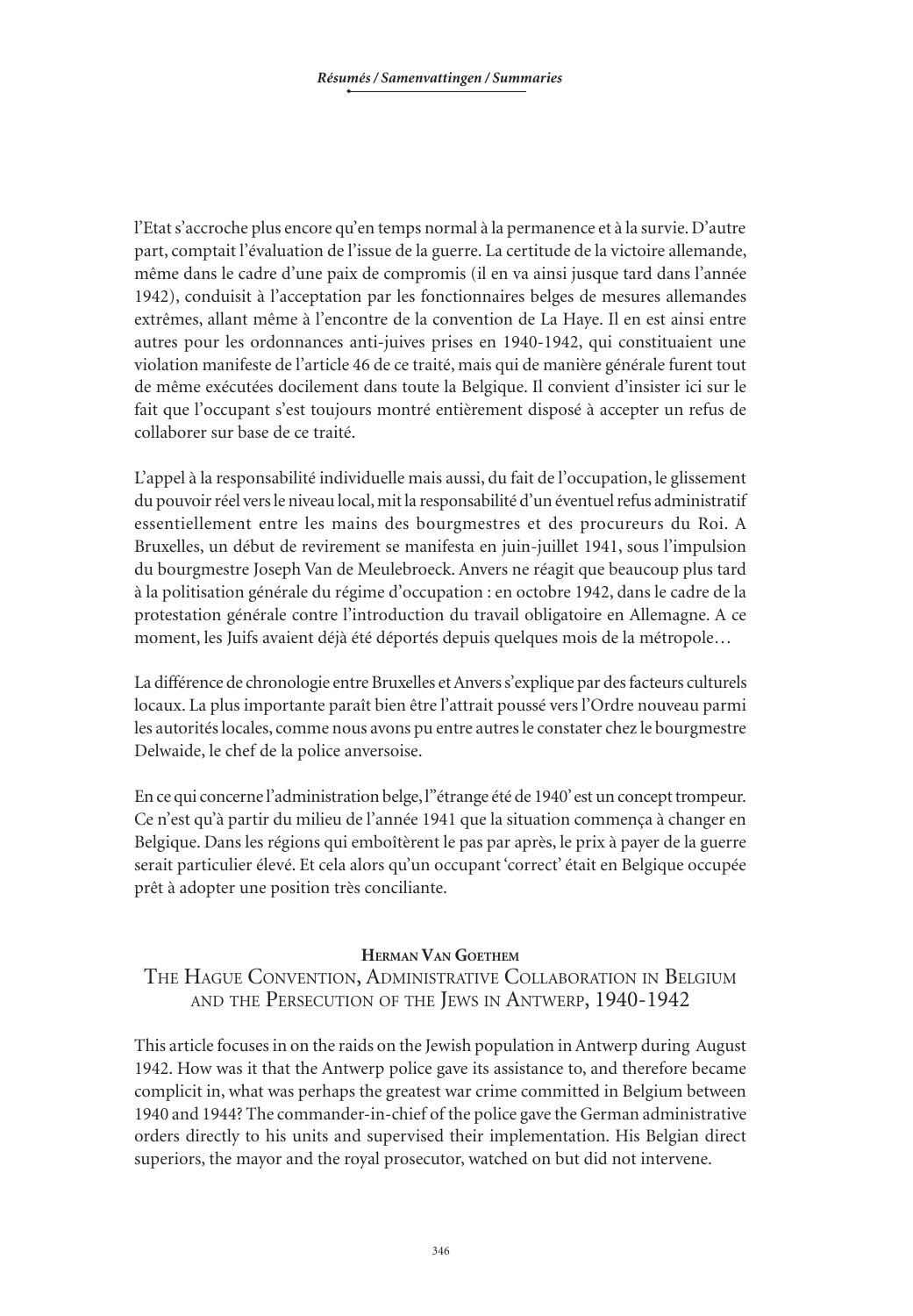Anti-semitism could have played a role in the actions taken by some and in the inaction of others, but that does not provide a sufficient explanation. This article seeks to explore a broader context of administrative collaboration between the local authorities and the occupying power, as laid down in The Hague Convention of 1907. The collaboration over the deportations took place on an administrative basis, and in the context of the normal functioning of the relevant authorities.

The article turns first to administrative collaboration with the occupying power during the years 1914-1918. With the support of the Court of Appeal, Belgian officialdom accepted that the collaboration of the Belgian and German authorities could imply that the Belgian authorities would act against Belgian legislation, and even against the Constitution: so long as the occupying power justified its actions on the basis of reference to The Hague Convention. When the occupier abused this power, as occurred in the context of the *Flamenpolitik* (of German support for Flemish nationalists), so the Belgian magistrates collectively withdrew from this work at the beginning of 1918, leading to widespread disorganisation.

During the 1930s, the Belgian governments confirmed the practice of administrative collaboration during wartime, and also refined it. The principle of collaboration as had occurred during 1914-1918 remained in place, but responsibility was now placed on the individual official to judge on the basis of his own conscience whether he could act on the request of the occupier, or in case of doubt to seek the guidance of his superior, who in this case must take the decision. Collective resignation thus no longer featured.

After May 1940, wide-ranging administrative collaboration again came to the fore. The increasing politicisation of the occupation regime inevitably raised questions, the answers to which were determined by two closely inter-related factors. On the one hand, there was a concern to preserve the permanency of the institutions. In the face of regime changes and the pervasive danger of calamity and peril the attention of the state bureaucracy was fixed more than ever on the need for permanency and survival. On the other hand, behaviour was influenced by the likely outcome of the war. The anticipated German victory, or some form of compromise peace favourable to Germany (as appeared to be a real possibility until late in 1942), led to an acceptance by Belgian officials of far-reaching German regulations, even if they contravened The Hague Convention. This was true for, among others, the anti-Jewish regulations of 1940-2, which constituted a manifest violation of Article 46 of the treaty, but which broadly speaking were implemented without objection throughout Belgium. In this respect, it must be emphasised that the occupation authorities themselves always stood ready to respond to any refusals voiced by local Belgian authorities with reference to the treaty.

The emphasis placed on individual responsibility, as well as the transfer of real power in the circumstances of occupation to the local level, placed the principal responsibility